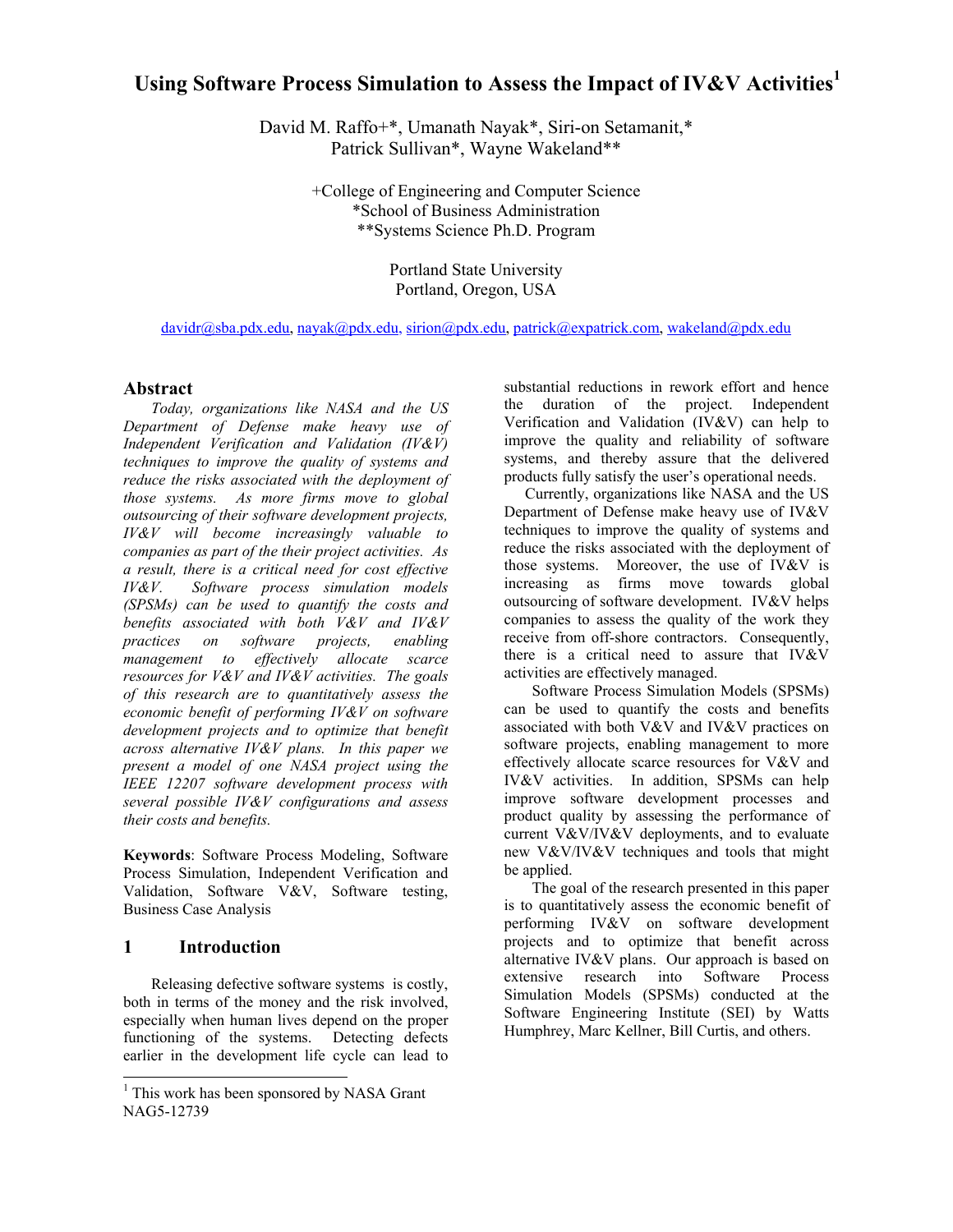In this paper we present a model of one NASA project using the IEEE 12207 software development process and several possible IV&V configurations. We then assess the benefits and costs associated with these alternative configurations.

## **2 Background**

### **2.1 What is Independent Verification and Validation (IV&V)?**

Independent Verification and Validation methodology, as the name suggests, is performed by one or more groups that are completely independent of the developer of a system. IV&V techniques can be employed during all phases of the development life cycle with differing levels of coverage. Different IV&V techniques can also be employed in each phase with varying levels of defect detection capability and cost.

Some of the commonly used IV&V techniques that are listed in the IEEE 1012 standard which describes Verification and Validation (V&V) activities include [8 and 12]:

- Traceability Analysis
- Software Design Evaluation
- Interface Analysis
- Criticality Analysis
- Component Test Plan Verification
- Integration Test Plan Verification
- V&V Test Design Verification
- V&V Test Case Verification
- V&V Test Procedure Verification
- V&V Test Execution Verification
- Hazard Analysis
- Risk Analysis
- Source Code and Source Code Documentation Evaluation

When considering the use of IV&V on a project, the company must keep in mind that the use of IV&V processes may increase the budget and duration of the project. Furthermore, using every available IV&V technique may not make sense for every software project. A project might have a specific budget allocated for IV&V. So, while deciding the type of IV&V and different techniques to employ, project managers must carefully compare the various options available, and analyze the potential effectiveness of various IV&V techniques in order to best meet the project goals.

### **2.2 Could analytical software process models help to assess IV&V?**

One approach for assessing the impact of process changes is the use of *cost estimation models* such as COCOMO [2], SLIM, [18] or other high-level models such as the work of Harrison and Eickelmann [5]. These models are limitied in that they do not capture the details associated with the development process or QA techniques being analyzed. As a result, these models cannot effectively assess variations of the IV&V techniques being applied to a particular project or process. For example, comparing the benefits of alternative insertion point options for a particular IV&V technique would be difficult when the process insertion points are not explicitly captured in the model.

Some past research sponsored by NASA has utilized various analytical models and techniques other than simulation to identify an optimal combination of IV&V techniques. However, most of the past work/models have examined the IV&V process in isolation without considering the implications of particular IV&V techniques on specific types of projects.

### **2.3 What do we mean by software process simulation modeling (SPSM)?**

A variety of simulation approaches have been applied to software development activities [11], [16] and [17]. Discrete event simulation (DES) models of specific software processes have been reported in the literature: [4], [6], [18] and [20] among others. These models have been useful in predicting the cost and benefits associated with a number of different process changes and process variations. However, these models have not been built with the goal of application to IV&V projects.

The system dynamics (SD) paradigm (continuous system simulation) [1], [13], and [23] has also been used to represent portions of development and QA processes in the software development process. The SD models have the advantage of being able to effectively represent dynamic project concerns such as worker motivation and schedule pressure. However, these models assume that all work products flowing through the system are identical.

Other researchers have represented the software development process from the view of the developer using artificial intelligence based rules [15]. These models are focused on supporting various process enactment environments. However, the low level of detail captured by these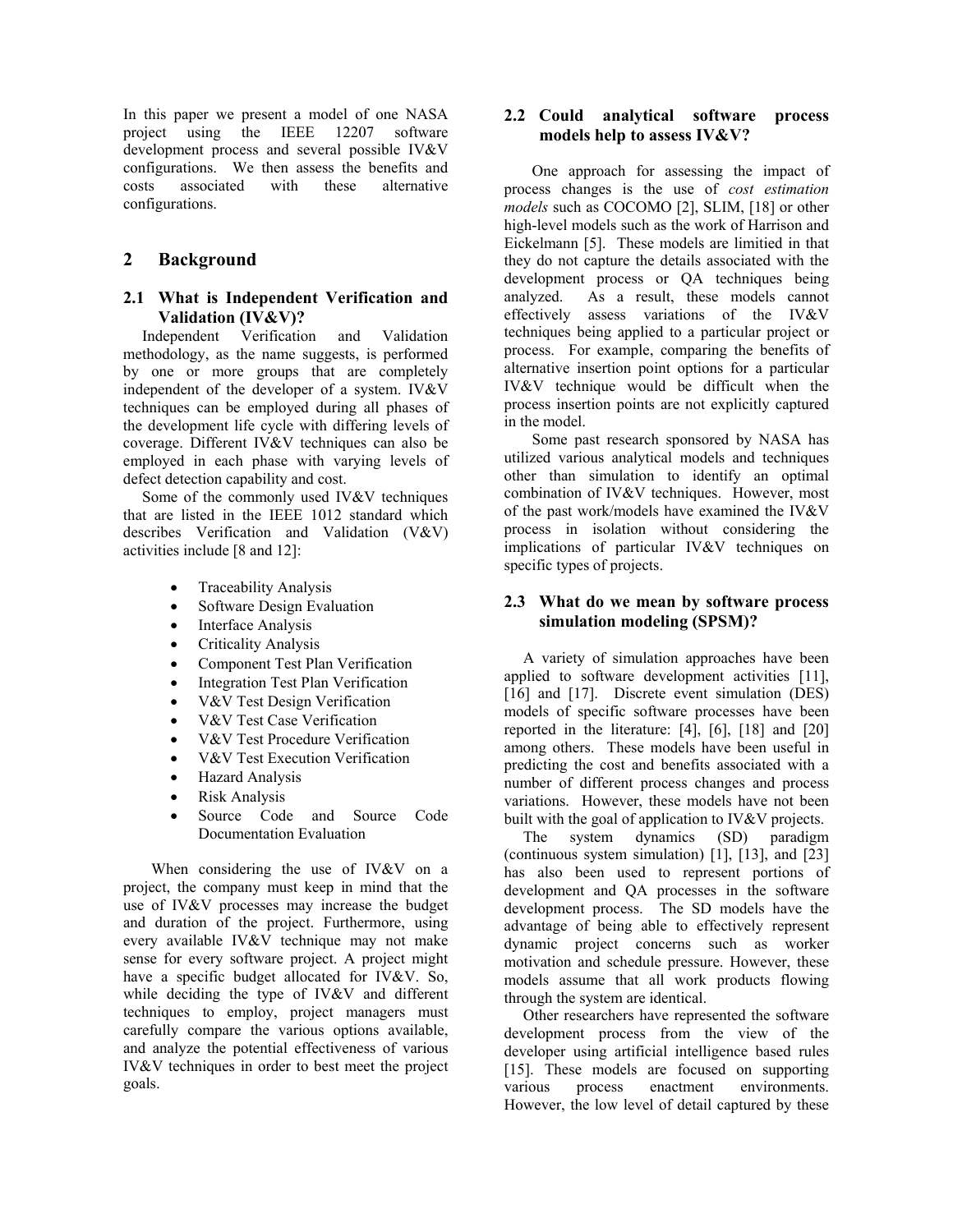representations, in our view, obscures the cost/ benefit performance picture.

Accordingly, we believe that DES models representing the software development process as distinct process steps, as would be found in a work break down structure, offer the best approach for comparing various process alternatives in terms of cost and benefits. Specifically, in order to evaluate different V&V and IV&V techniques in different combinations on different projects, our experience indicates that the discrete event paradigm using stochastic simulation models is most appropriate.

In previous work, Raffo et al. developed a number of Software Process Simulation Models (SPSMs) to predict the impact of various quality assurance techniques in terms of cost, quality, and schedule [13], [19-20]. [22] at a variety of organizations that develop commercial, government and military applications. This work has been based on extensive research into software process modeling conducted at the Software Engineering Institute (SEI) by Watts Humphrey, Marc Kellner, Bill Curtis, David Raffo and others [3], [7], [9] and [10]. Raffo's research focuses specifically on the costs, benefits and return on investment (ROI) associated with implementing testing and inspection processes in various combinations throughout the process lifecycle. The result is an economic justification and business case for process improvement efforts that managers can understand and use when setting budgets and trading off among multiple process improvement activities.

Moreover, due to the extensive sensitivity or "What if" analyses that can be done with simulation, SPSMs can not only be used to plan for the expected case, but also they can be used to assess the impact of changes in the development environment on IV&V (and V&V) techniques, as well as determine ways to improve IV&V and V&V applications.

Some of the questions that can be addressed using SPSMs in the context of IV&V include:

- 1. What would be the costs and benefits associated with implementing a given IV&V technique on a selected software project?
- 2. How would the given technique contribute to the development process and the assurance of quality?
- 3. How would this technique work in conjunction with other V&V or IV&V techniques?
- 4. When using this IV&V technique, should it be applied before or after testing?
- 5. How will the application of a particular IV&V technique earlier in the IV&V process affect the decision to apply a particular IV&V technique in later phases?
- 6. What would be the impact if a selected IV&V technique was applied to different portions of the process or applied multiple times?
- 7. Should one use Full In-Phase, Partial, Endgame, or Audit-Level IV&V?
- 8. What would be the impact of using this IV&V technique for different types of projects?
- 9. How does the criticality level of the overall system and individual components affect the selection of a particular IV&V technique?
- 10. How would employing a particular combination of IV&V techniques affect the development phase of the project, and by how much?
- 11. If we use a particular combination of IV&V techniques, will we be able to complete the project on time and within allocated budget?
- 12. If we use a particular combination of IV&V techniques, will we be able to match or beat the quality expectation for the system?
- 13. What combination of IV&V techniques is required to maximize the quality of the system?
- 14. How is the duration of the IV&V effort impacted by the overall staffing level for the project? How will this affect the total project duration?
- 15. What would be the impact on cost and schedule if staff were to be added to the IV&V tasks?
- 16. What if the complexity or defect profiles for a particular project were different than expected?
- 17. What would be the impact if selected V&V techniques are handled as IV&V services?
- 18. Is it possible to determine an "optimal" set of IV&V and/or V&V activities for a given project?

To be able to answer questions such as these would make a project manager's life considerably easier. Armed with this additional information,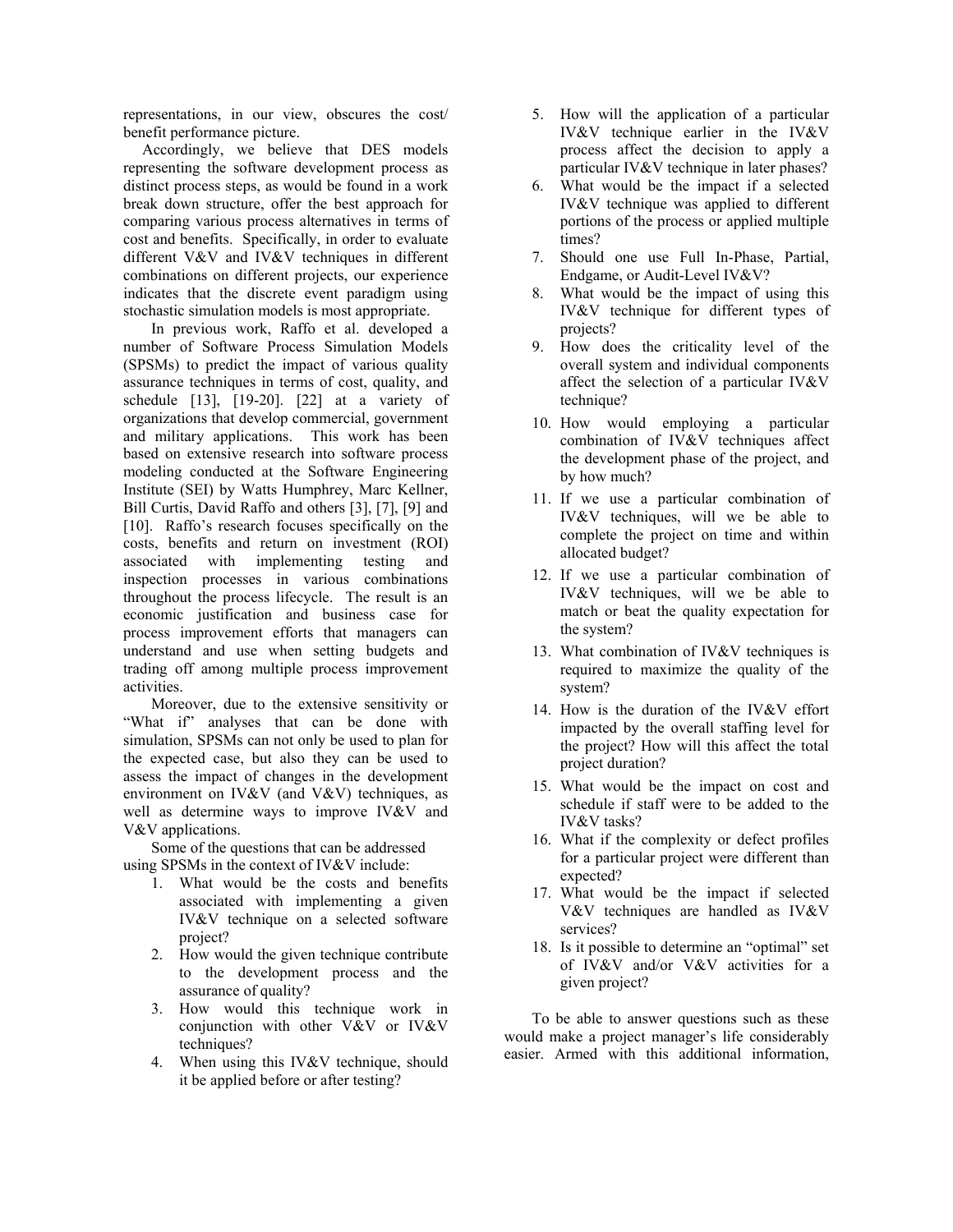

*Figure 1: IEEE 12207 Software Process Base Model with IV&V Process* 



*Figure 2: System/Software Requirements Analysis phase with Requirements Verification IV&V in sequence* 

he/she would be able to confidently decide what types of IV&V to employ and to identify the best combination of IV&V techniques to utilize on their particular project. This information would also enhance their ability to manage the inevitable tradeoffs between cost, quality, and project duration. Thus, building SPSMs to conduct cost/benefit analyses for IV&V techniques will make an important contribution to NASA mission success and assurance. We are currently working with NASA to do just that: to explore the use of software process simulation technology to model software development processes that incorporate IV&V methodologies and then use these models to predict the cost, quality, and schedule implications under a variety of conditions and situations.

# **3 Description of the Model**

We have developed a prototype model of a NASA software project using a tailored IEEE 12207 software process as a base. The model was developed using Extend™ from ImagineThat, Inc. Data used in the model is a combination of data from NASA projects and industry standard data. *Figure 1* shows a high level screen shot from this model with IV&V phases added to it.

The process model is comprised of the following eight major lifecycle phases:

- Process Implementation
- System and Software Requirements Analysis
- Software Architecture and Detailed Design
- Software Coding and Unit Testing
- **System Integration Planning**
- Software Integration Planning
- Integration and Qualification Testing
- Installation and Acceptance Support

Each of these phases is a hierarchical block and has one or more process/activity steps in it. In total, there are 86 steps to the software development process. The IV&V portion of the model consists of Requirements Verification, Design Verification, Code Verification and Validation phases. *Figure 2* shows a configuration that implements the Requirements Verification IV&V sequentially after the completion of the System and Software Requirements Analysis phase.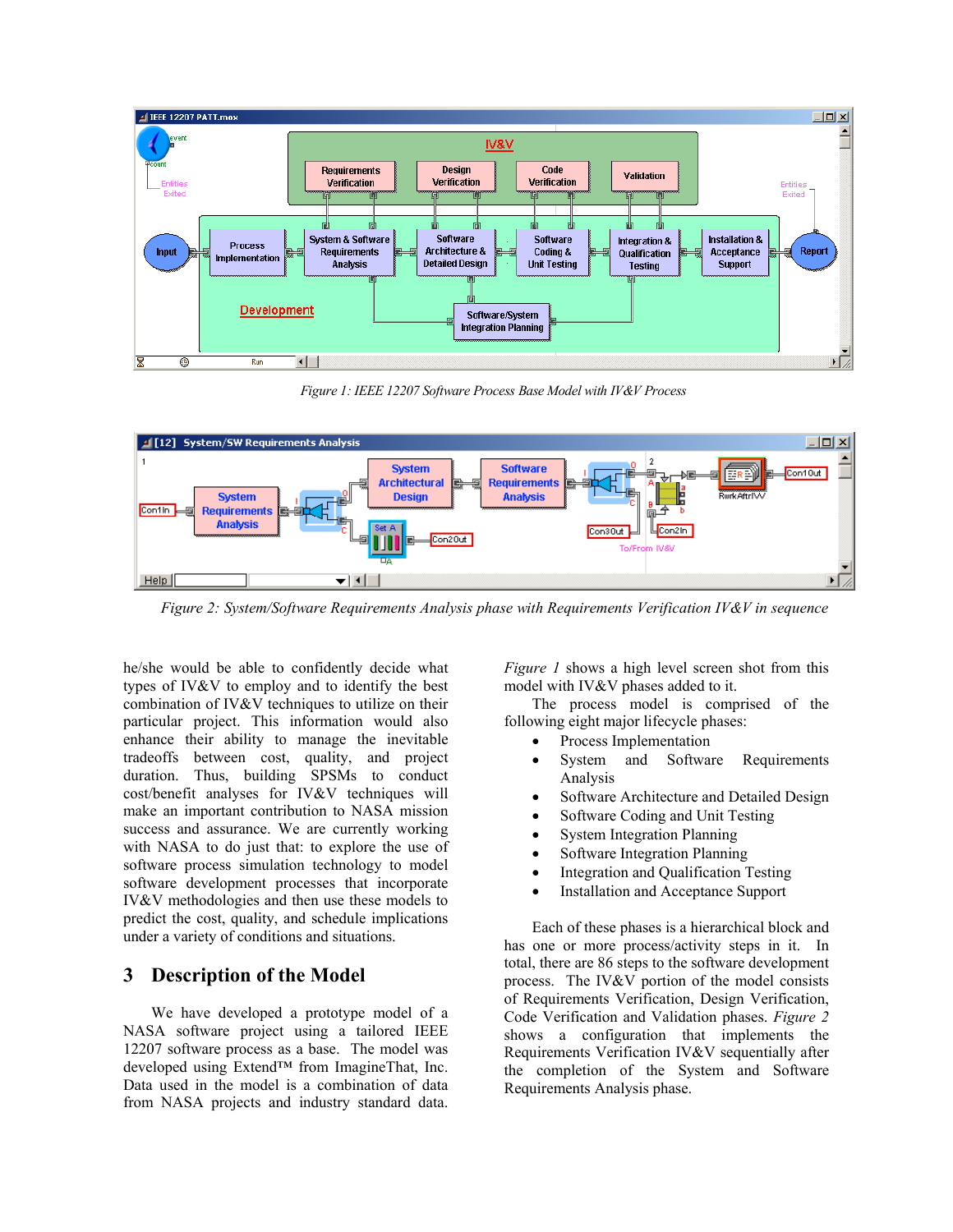

*Figure 3: Requirements Traceability Technique Implementation* 

In the prototype model, we have implemented the Requirements Traceability IV&V technique in all four IV&V phases. *Figure 3* shows a screenshot of the Requirements Traceability technique implemented within the Requirements Verification phase. In addition, the model is able to enable or disable IV&V techniques based on the criticality level attribute of the artifacts that pass through them. This helps run the model with selected IV&V techniques in selected phases. Furthermore, we can add additional IV&V techniques either in parallel or in series after any IV&V technique.

As artifacts representing software code leave the development side and enter the IV&V activity, overall project effort and duration are affected as effort is spent in the IV&V phase. Modeling these IV&V activities in conjunction with the development activities will help the project manager gain an understanding of the overall effectiveness of employing particular IV&V techniques.

In the next section, we utilize the model to analyze a variety of IV&V implementations.

### **4 Preliminary Model Results**

This section describes several use cases that illustrate the ability to use the model to quantitatively assess the economic and quality benefits of performing IV&V on software development projects, across alternative IV&V configurations.

To assess the benefit of performing IV&V, we will compare the baseline performance of the project (with no IV&V) with the project performance after the change has been implemented. We will first run the model to obtain baseline performance and then run the model with different configurations. Table 1 and table 2 show the results of the model (mean and standard deviation). Table 3 presents the percent improvement of each configuration compared to the baseline along each performance measure that is predicted by the current model.

## **4.1 Use Case 1: Assessing the Impact of IV&V at Different Points in the Development Process**

What would be the impact of implementing Requirements Traceability Analysis at different development phases? How would this IV&V technique contribute to the overall performance of the software development process and the assurance of quality?

By applying Requirements Traceability Analysis late in the process at the Validation or Testing phase (Configuration 2), we are able to improve the quality of the product by reducing the latent defects by 8.8%. However, the cost and the duration of the project go up (by 2.6%), mainly due to the increase in rework since we detect more defects.

If we apply Requirements Traceability Analysis at Code Verification phase (Configuration 3), we are able to improve the product quality to approximately same level by reducing latent defects by 8.9%. In addition, the effort and duration also improve by 3.5% and 1.77% respectively (although the difference in duration is not statistically significant). Since we detect defects earlier (at Code vs. at Validation), the effort required to correct the defects will be less. As can be seen, the rework effort mean decreases by 21.2 person months when we employ Requirements Traceability Analysis at Code Verification instead of Validation phase. This reduction in rework effort contributes to the decrease in total project effort.

If we employ the IV&V technique at earlier phases (e.g., at Design or Requirements phase), the rework costs will be reduced even more. The rework effort mean decreases by about 9.1%-9.6% and the total effort mean reduces by 5.3%-5.6% for configurations 4 and 5. However, the defects that we pull out will be fewer since there will be fewer latent defects in the product at that point. As a result, we observe a 7.7% reduction in latent defects when applying Requirements Traceability IV&V at Design, and 4.7% when applying Requirements Traceability IV&V at Requirements.

### **4.2 Use Case 2: Assessing the Impact of Inserting Additional IV&V Techniques**

What would be the impact of inserting an additional IV&V technique to work in conjunction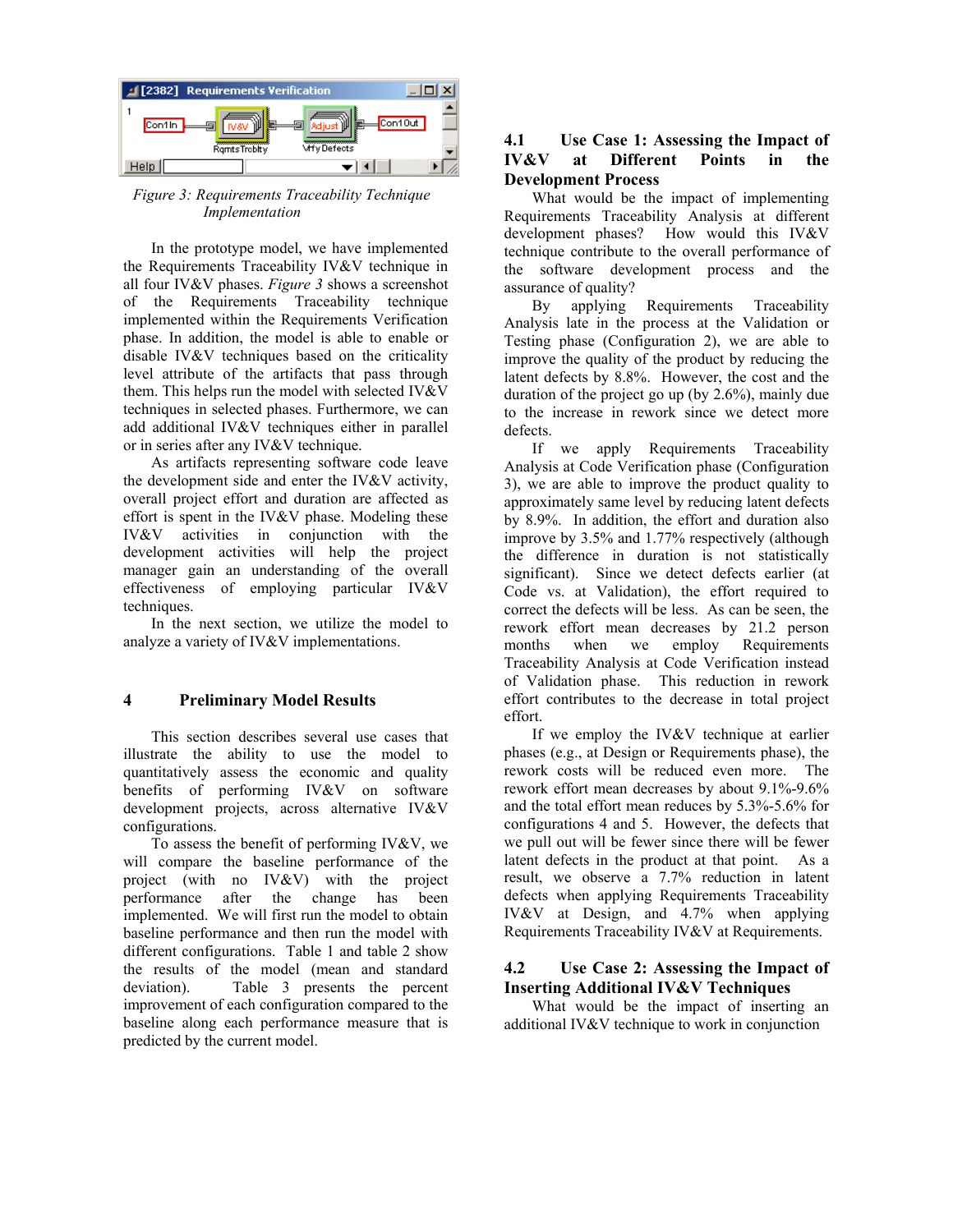|    |                                 | <b>Total Effort</b> |                 | <b>Rework Effort Duration Mean</b> | <b>Corrected Defects</b> | <b>Latent Defects</b>                   |
|----|---------------------------------|---------------------|-----------------|------------------------------------|--------------------------|-----------------------------------------|
|    | <b>Case Configuration</b>       | Mean                | Mean            |                                    | Mean                     | Mean                                    |
|    |                                 | (Person Months)     | (Person Months) | (Months)                           |                          | (Number of Defects) (Number of Defects) |
|    | Baseline                        | 346.26              | 201.65          | 58.42                              | 6,038.26                 | 629.48                                  |
|    | IV&V at Validation              | 355.35              | 210.75          | 59.95                              | 6,113.79                 | 574.17                                  |
|    | IV&V at Code                    | 334.13              | 189.53          | 57.38                              | 6,134.84                 | 573.49                                  |
| 4  | <b>IV&amp;V</b> at Design       | 327.93              | 183.33          | 56.56                              | 6,123.11                 | 581.27                                  |
| 5. | <b>IV&amp;V</b> at Requirements | 326.82              | 182.21          | 56.40                              | 6,078.87                 | 600.04                                  |
| 6  | IV&V at Code and Validation     | 342.14              | 197.54          | 58.78                              | 6,203.66                 | 524.96                                  |
|    | IV&V at Req and Code            | 316.15              | 171.55          | 54.41                              | 6,170.94                 | 547.74                                  |
| 8  | Two IV&V Techniques at Code     | 327.10              | 182.50          | 57.54                              | 6,180.22                 | 540.60                                  |
| 9  | Dev Staff to 20                 | 346.26              | 201.65          | 55.67                              | 6,038.26                 | 629.48                                  |
| 10 | Dev Staff to 30                 | 346.26              | 201.65          | 54.13                              | 6,038.26                 | 629.48                                  |
|    | Dev Staff to 40                 | 346.26              | 201.65          | 54.18                              | 6.038.26                 | 629.48                                  |
| 12 | OA Staff to 20                  | 346.26              | 201.65          | 58.42                              | 6.038.26                 | 629.48                                  |

*Table 1: Results of the Model* 

|         | <b>Total Effort</b> | <b>Rework Effortl</b> | <b>Duration</b> | <b>Corrected Defects</b> | <b>Latent Defects</b> |
|---------|---------------------|-----------------------|-----------------|--------------------------|-----------------------|
|         | <b>Std. Dev.</b>    | Std. Dev.             | Std. Dev.       | Std. Dev.                | Std. Dev.             |
|         | (Person Months)     | (Person Months)       | (Months)        | (Number of Defects)      | (Number of Defects)   |
| Maximum | 7.54                | 10.13                 | 3.01            | 318.00                   | 30.00                 |
| Minimum | 9.86                | 5.85                  | 1.66            | 169.00                   | 15.00                 |
| Range   | 7.68                | 4.28                  | .35             | 149.00                   | 15.00                 |

|    |                                 | <b>Total Effort</b><br>Mean | <b>Rework</b><br><b>Effort Mean</b> | <b>Duration</b><br>Mean | Corrected<br><b>Defects</b> | Latent<br><b>Defects</b> |
|----|---------------------------------|-----------------------------|-------------------------------------|-------------------------|-----------------------------|--------------------------|
|    | Configuration                   |                             |                                     |                         | Mean                        | Mean                     |
|    | <b>Baseline</b>                 |                             |                                     |                         |                             |                          |
| 2  | <b>IV&amp;V</b> at Validation   | $-2.63\%$ *                 | $-4.51\%$ *                         | $-2.63\%*$              | $+1.25%$                    | $+8.79\%*$               |
| 3  | <b>IV&amp;V</b> at Code         | $+3.50\%$ *                 | $+6.01\%$ *                         | $+1.77%$                | $+1.60\%$                   | $+8.90\%*$               |
| 4  | <b>IV&amp;V</b> at Design       | $+5.29\%*$                  | $+9.09\%*$                          | $+3.17\%$ *             | $+1.41%$                    | $+7.66\%$ *              |
| 5  | <b>IV&amp;V</b> at Requirements | $+5.62\%$ *                 | $+9.64\%$ *                         | $+3.46\%$ *             | $+0.67%$                    | $+4.68\%$ *              |
| 6  | IV&V at Code and Validation     | $+1.19%$                    | $+2.04%$                            | $-0.63%$                | $+2.74%$                    | $+16.60\%$ *             |
| 7  | IV&V at Req and Code            | $+8.69\%*$                  | $+14.93\%*$                         | $+6.86\%$ *             | $+2.20%$                    | $+12.99\%*$              |
| 8  | Two IV&V Techniques at Code     | $+5.53\%$ *                 | $+9.50\%$ *                         | $+1.50%$                | $+2.35%$                    | $+14.12\%$ *             |
| 9  | Dev Staff to 20                 | $0.00\%$                    | $0.00\%$                            | $+4.70\%$ *             | $0.00\%$                    | $0.00\%$                 |
| 10 | Dev Staff to 30                 | $0.00\%$                    | $0.00\%$                            | $+7.33\%*$              | $0.00\%$                    | $0.00\%$                 |
| 11 | Dev Staff to 40                 | $0.00\%$                    | $0.00\%$                            | $+7.25\%$ *             | $0.00\%$                    | $0.00\%$                 |
| 12 | OA Staff to 20                  | $0.00\%$                    | $0.00\%$                            | $0.00\%$                | $0.00\%$                    | $0.00\%$                 |

*Table 3: Percent Improvement Compared to the Baseline* 

Note:

For effort, duration, and latent defects, "+" indicates less effort, shorter duration, or fewer latent defects.

For corrected defect, "+" indicates more defects corrected.

\* significant at 95% confidence level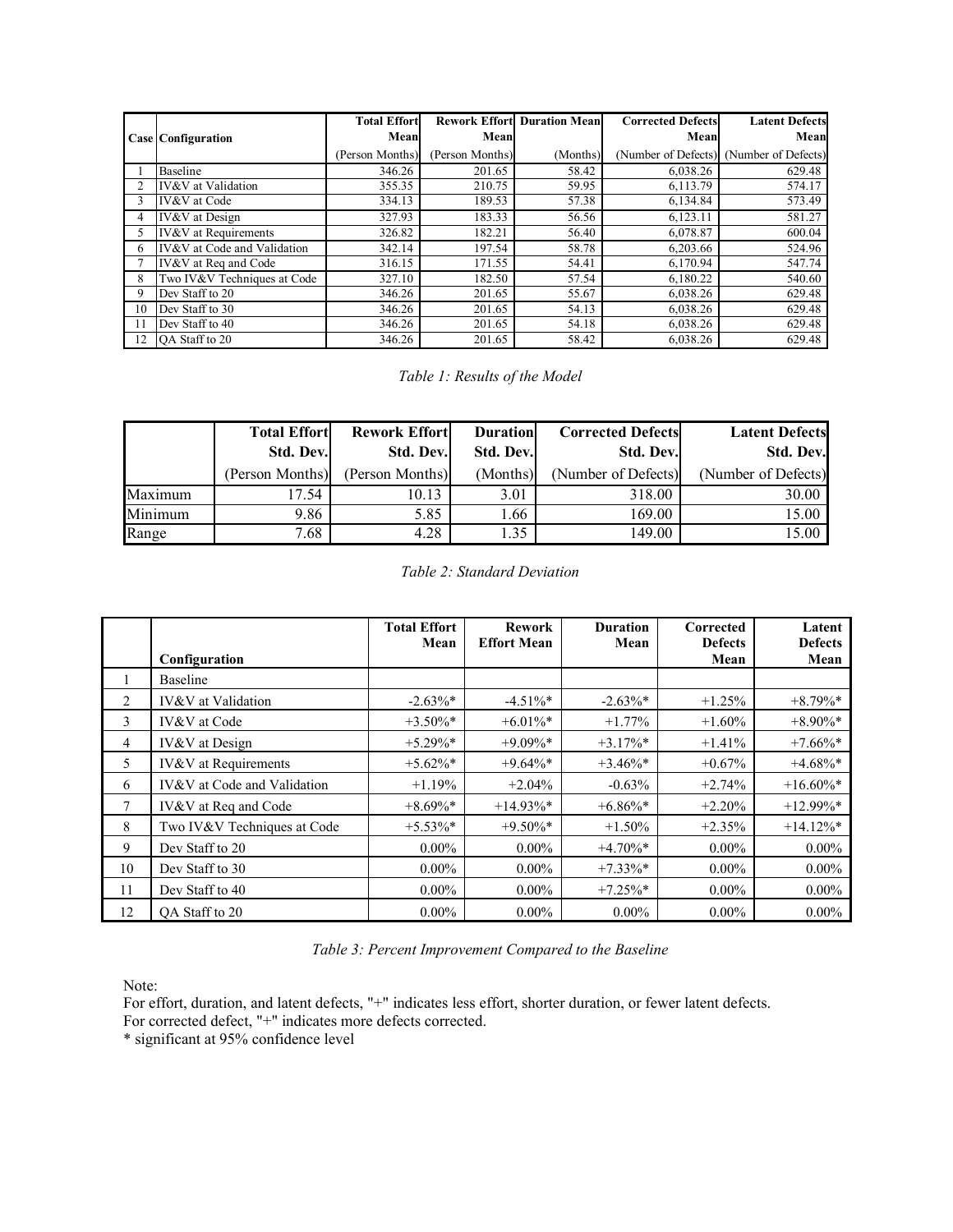with the current IV&V technique? What combination of IV&V techniques provides the maximum improvement to project performance?

When implementing Requirements Traceability Analysis at Code Verification and a different IV&V technique such as Model Checking at the Validation phase in combination (configuration 6), there is a major improvement in the quality of the product. The latent defect number significantly decreases by 16.6%, while the effort and duration are not statistically significant different from the baseline.

On the other hand, if we implement Requirements Traceability Analysis at Requirements and also Model Checking at Code Verification phase (case 7), the latent defects will decrease by 13%. We do not pull out as many defects as configuration 6 since we apply the IV&V technique at an earlier phase and fewer defects are currently in the code. However, detecting defect earlier contributes to lower rework effort. As a result, we are able to improve the cost and duration compared to the baseline. The total effort decreases by 8.7% and the duration decreases by 6.7%.

In a third configuration, we apply both IV&V techniques (e.g., Requirements Traceability and Model Checking) at the same phase - at Code Verification phase (configuration 8). By doing this, we observe a higher quality product (latent defects reduce by 14.1%) while achieving improvement in cost and duration (total effort decreases by 5.5% and duration decrease by 1.5%). The reduction in effort is not as great as case 7 since we detect defects in later phase. However, we are able to pull out more defects.

It is important to note that examining and evaluating how IV&V techniques interact with each other is critical to this analysis. What would be the effectiveness of particular IV&V technique when it is the only technique used or when it is used in conjunction with other IV&V techniques? The effectiveness of an IV&V (or any V&V) technique changes depending upon the history of V&V/IV&V that has been applied previously to a particular work product. We believe that further research on this issue is needed. At the same time, useful information can be obtained from approximate estimates of this effect using our model and conducting "what if" analyses.

This preliminary analysis is presented only to illustrate the possible uses of our model. In order to determine an "optimal" set of IV&V and/or V&V activities for a given project, full business analysis would be needed.

When developing a business case, there are several ways to evaluate alternatives. Four approaches are suggested by Raffo and Kellner [21].

- 1. Simple comparison of performance measure deltas
- 2. Comparison of performance measure deltas using a utility function
- 3. Comparison of performance measure deltas using financial measures such as Net Present Value (NPV) and Return on Investment (ROI)
- 4. Comparison of overall performance measure value using Data Envelopment Analysis (DEA)

In order to conduct a full business case analysis (e.g., in order to compute NPV or ROI), we also need to include the cost of implementing and conducing IV&V. Table 4 shows the cost of IV&V.

In addition to using the model to assess the economic and quality benefits of performing IV&V on software development projects, the model can also be used to address human resource issues.

|   | Configuration                   | <b>IV&amp;V Cost</b><br>(Hour) |
|---|---------------------------------|--------------------------------|
| 2 | IV&V at Validation              | 284.73                         |
| 3 | IV&V at Code                    | 230.02                         |
|   | <b>IV&amp;V</b> at Design       | 211.68                         |
| 5 | <b>IV&amp;V</b> at Requirements | 137.90                         |
| 6 | IV&V at Code and Validation     | 512.13                         |
| 7 | IV&V at Req and Code            | 362.78                         |
| 8 | Two IV&V Techniques at Code     | 404.26                         |

*Table 4: Average Cost of IV&V Effort (in hours) by Configuration* 

### **4.3 Use Case 3: Assessing the Impact of Adding Staff**

What would be the impact on cost, quality, and schedule of the project if staff were to be increased or reduced?

By observing the resource utilization in the baseline model, we found that the current number of staff (16 Development staff and 15 QA staff) was not optimal. The model showed that some development work requests had to wait. When we increased the number of development staff to 20 (configuration 9), the duration reduced by 4.7%. Effort, corrected defects, and latent defects stayed the same.

With 20 development staff, there were still some work requests that were not fulfilled. Therefore, we increased development staff to 30 (configuration 10). We found that the duration further decreased (7.3%) with no change in other measures. However, when we increased development staff to 40 (configuration 11), there was no further improvement in the duration. The duration decreases from baseline at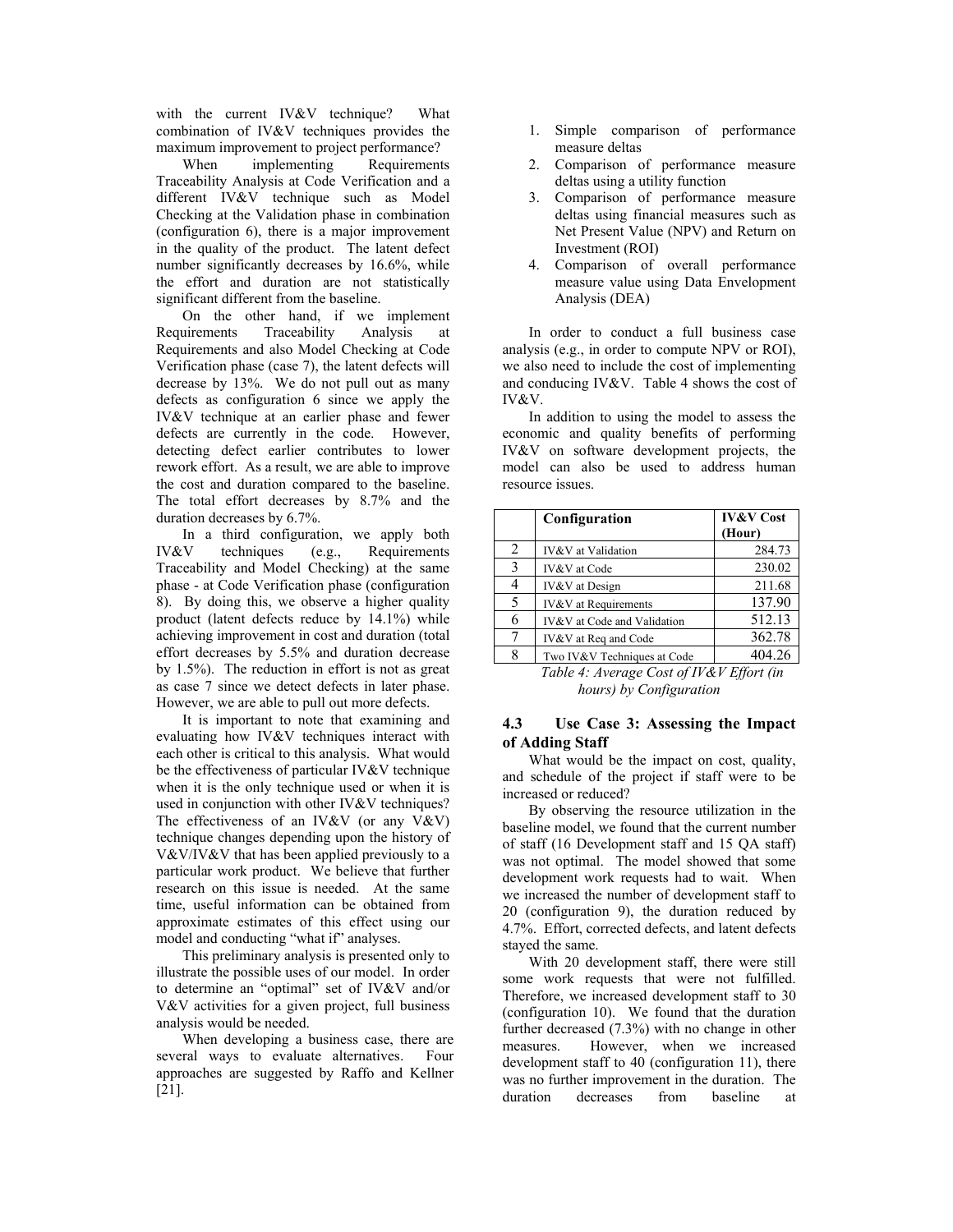approximately the same as when we have 30 development staff. This is explained by the fact that there were no remaining unfulfilled requests for development staff.

We also increased QA staff size to 20 (configuration 12) to see whether it would have any effect on project performance measures. No impact was found. The current number of QA staff (15) was already sufficient. One indicator is that there is no request for QA staff that is not fulfilled in the baseline.

In order to properly support a decision regarding the number of staff on a project, more information would be required. The model assumes that all staff can be utilized productively on other projects when they are not actively working on the target project (i.e., that the cost of non-productive time is 0). This is unlikely to be the case. As a result, the cost of the project would increase because the project would also have to pay for the non-productive time of all staff members. This logic will be incorporated into a future version of the model.

The preceding use cases illustrate how project managers might use the model to help make decisions about IV&V activities, project resources and other issues. Armed with this information, the project manager will be in a better position to effectively allocate scarce resources to various V&V/IV&V activities. Note that these experiments are based on preliminary high-level data from actual NASA projects. We are in the process of collecting more detailed data and anticipate finer grained results in the future.

### **5 Conclusions**

Today, organizations like NASA and the US Department of Defense make heavy use of IV&V techniques to improve the quality of systems and to reduce the risks associated with the deployment of those systems. As firms move towards global outsourcing of software development, the use of IV&V is increasing. IV&V helps companies to assess the quality of the work they receive from off-shore contractors. Consequently, there is a critical need to effectively manage IV&V.

Given proper data, software process simulation models (SPSMs) can be used to quantify the costs and benefits associated with both V&V and IV&V practices on software projects, thereby enabling management to more effectively allocate scarce resources for V&V and IV&V activities.

In this paper, we have presented a large-scale software development process model that is being developed and used at NASA. This model

evaluated the effectiveness of applying IV&V at various points in the development process. We also presented preliminary illustrative results that show the types of analyses that can be done and pointed out some of the research issues associated with this work.

This research contributes to mission assurance and success by making recommendations as to how IV&V technologies should be deployed across various projects. These recommendations support planning and management of IV&V and enable IV&V technologies to be applied to software projects more quickly, in order to achieve greater benefits at lower cost.

#### **6 References**

- [1] Abdel-Hamid, T. and Madnick, S., *Software Project Dynamics: An Integrated Approach*, Prentice-Hall Software Series, Englewood Cliffs, New Jersey, 1991
- [2] Boehm, B. *Software Engineering Economics*, Prentice-Hall. Englewood Cliffs, New Jersey,, 1981.
- [3] Curtis, B., Kellner, M. I., Over, J., "Process Modeling", *Communications of the ACM*, Vol. 35, No. 9, September, 1992.
- [4] Donzelli and Iazeolla, "Hybrid Simulation Modelling of the Software Process", *Journal of Systems and Software*, Volume 59, Number 3, December 2001
- [5] Harrison and Eickelmann, "Risk-Based Financial Analysis Tools and Techniques to Aid IV&V Decision Making", *Proceedings of the Software Engineering Research Center (SERC) Showcase*, Held at West Virginia University, May 28-30, 2002.
- [6] Höst, Regnell, Dag, Nedstam, and Nyberg , "Exploring Bottlenecks in Market-Driven Requirements Management Processes with Discrete Event Simulation", *Journal of Systems and Software*, Volume 59, Number 3, December 2001
- [7] Humphrey, W. and Kellner M. I., "Software Process Modeling: Principles of Entity Process Models", *Proceedings of the 11th International Conference on Software Engineering*, IEEE, May 1989, pp. 331-342.
- [8] *IEEE Standard for Verification and Validation*, IEEE Std 1012, IEEE Computer Society, New York, July 1998.
- [9] Kellner, M., "Software Process Modeling Experience", *Proceedings of the 11th International Conference on Software Engineering* (Held at Pittsburgh, Pennsylvania, USA, May 15 - 18, 1989), IEEE, 1989, pp 400-401.